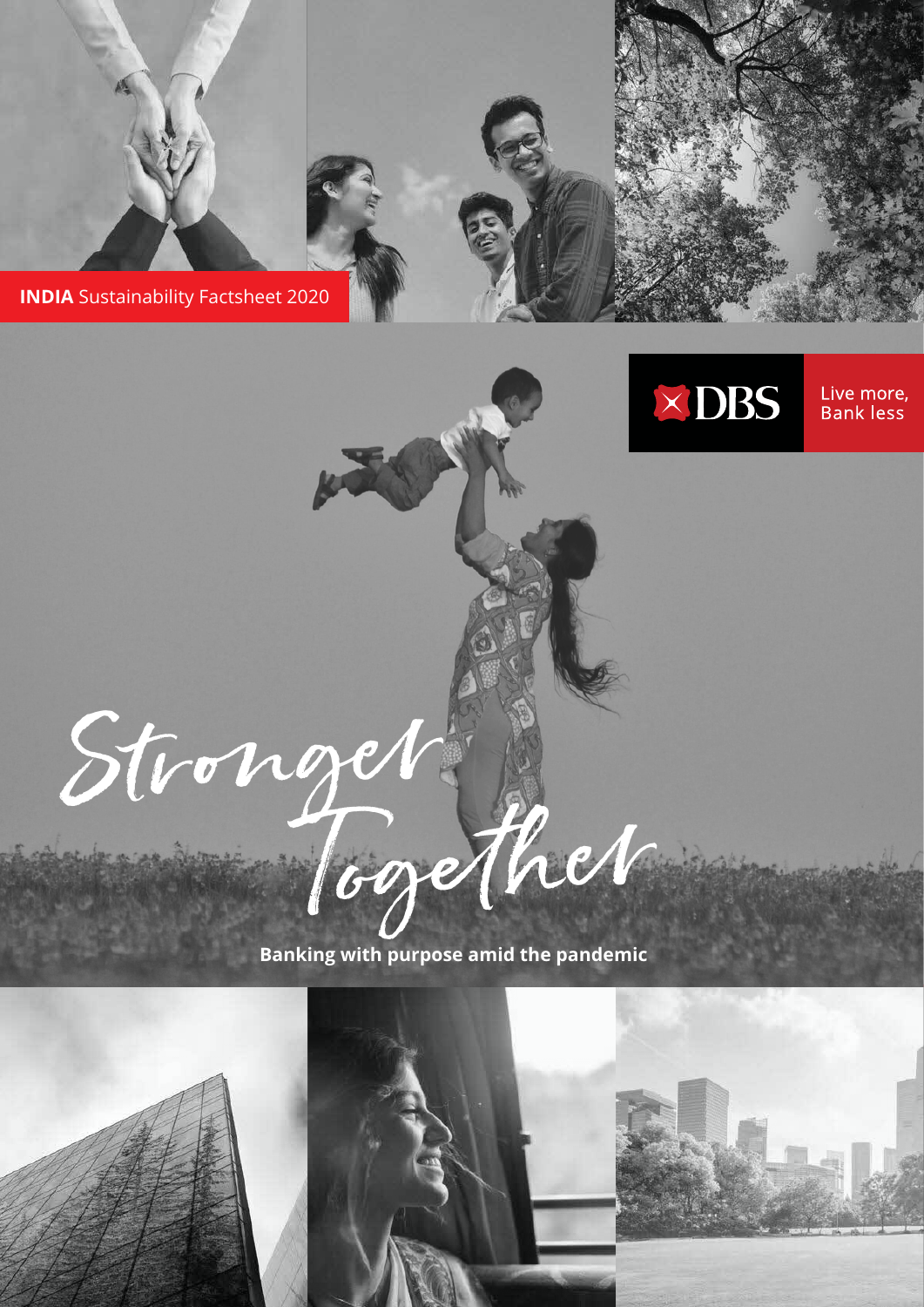



*Despite the many challenges the pandemic unleashed in 2020, we have stayed focused on integrating sustainability values in our business, operations as well as community engagements. In alignment with the group sustainability objectives, the India sustainability council will continue to pursue long term value propositions aligned to our customers, employees and the community at large.* 

Shoma Narayanan, Head of GSMC & Sustainability Council, DBS Bank (India)

**For further enquiries, please contact: Rohan Das Email: rohandas@dbs.com Rajiv Manjeshwar Email: rajivmanjeshwar@dbs.com**



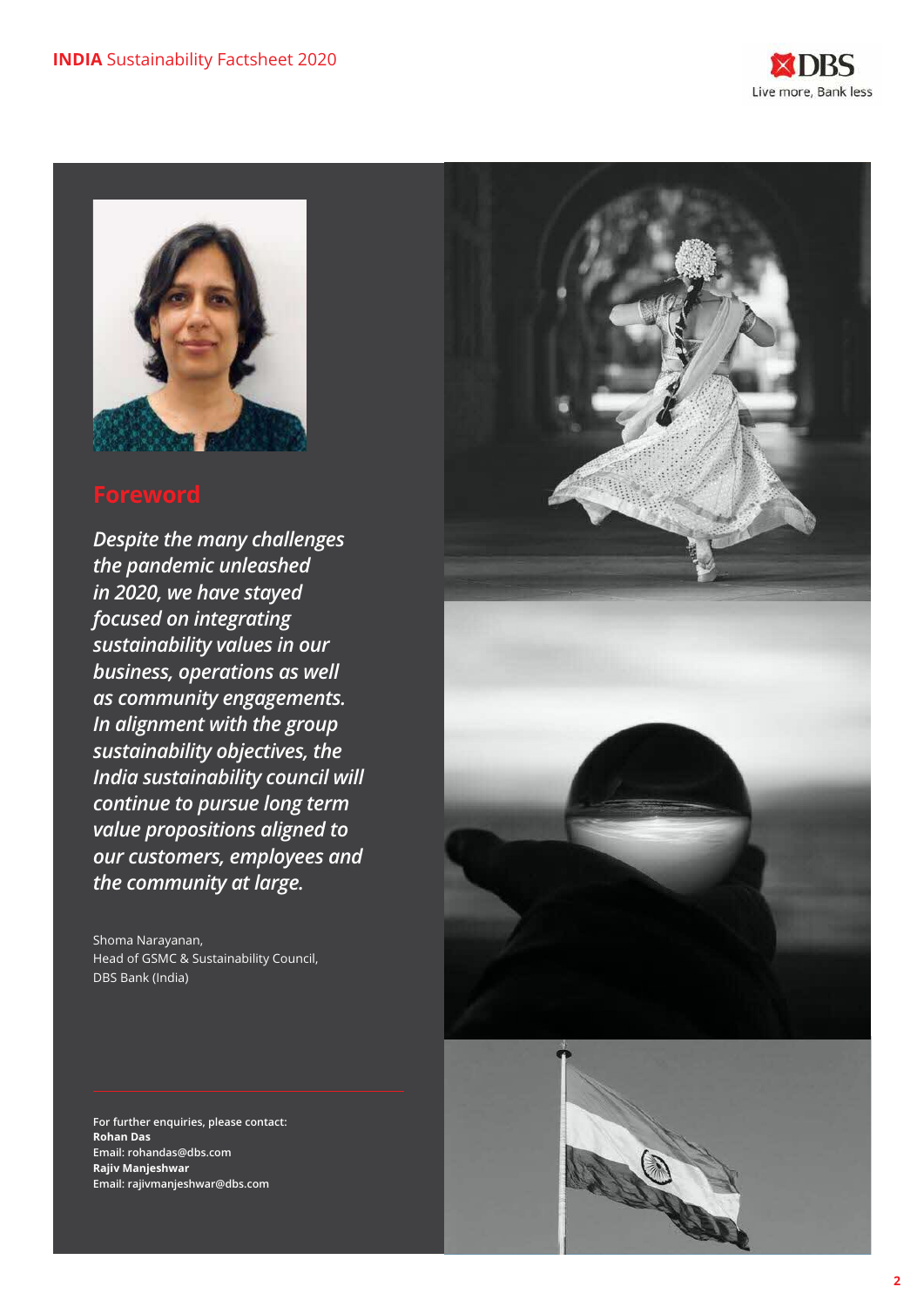

# **DBS Sustainability Overview**

### **Sustainability pillars**

Our approach to sustainability is guided by our sense of purpose: To create value for the long term, and by managing our business in a balanced and responsible way. We do this through our three sustainability pillars.



### **Responsible banking**

We incorporate responsible financing in our lending practices, support our customers' transition towards more sustainable low-carbon business models and improve customers' access to ESG investments. We conduct our business in a fair and responsible manner. This includes advancing financial inclusion, taking a proactive stance to protect our customers' information and preventing financial crime.

### **Responsible business practices**

We do the right thing by our people and consider the impact our business operations has on the environment and society. We provide an inclusive work environment, manage our direct environmental footprint and seek to influence our supply chain towards sustainable practices. We also pay our fair share of taxes and make economic contributions to the communities where we operate.



### **Creating social impact**

We seek to be a force for good by supporting social enterprises that address social needs in a creative and effective manner. We also give back to the communities in the markets where we operate. Through our "People of Purpose" volunteerism movement, we help to drive impact in the areas of the elderly, education and the environment.

**We have chosen to focus on these six SDGs which we believe we can make meaningful contributions to, and taking into account the markets in which we operate.**

### **Progress on sustainable development goals (SDGs)**

As a member of th[e United Nations Global Compact,](https://www.unglobalcompact.org/) we are committed to driving progress towards achieving the SDGs. We believe that we have a role to play in promoting sustainable development.

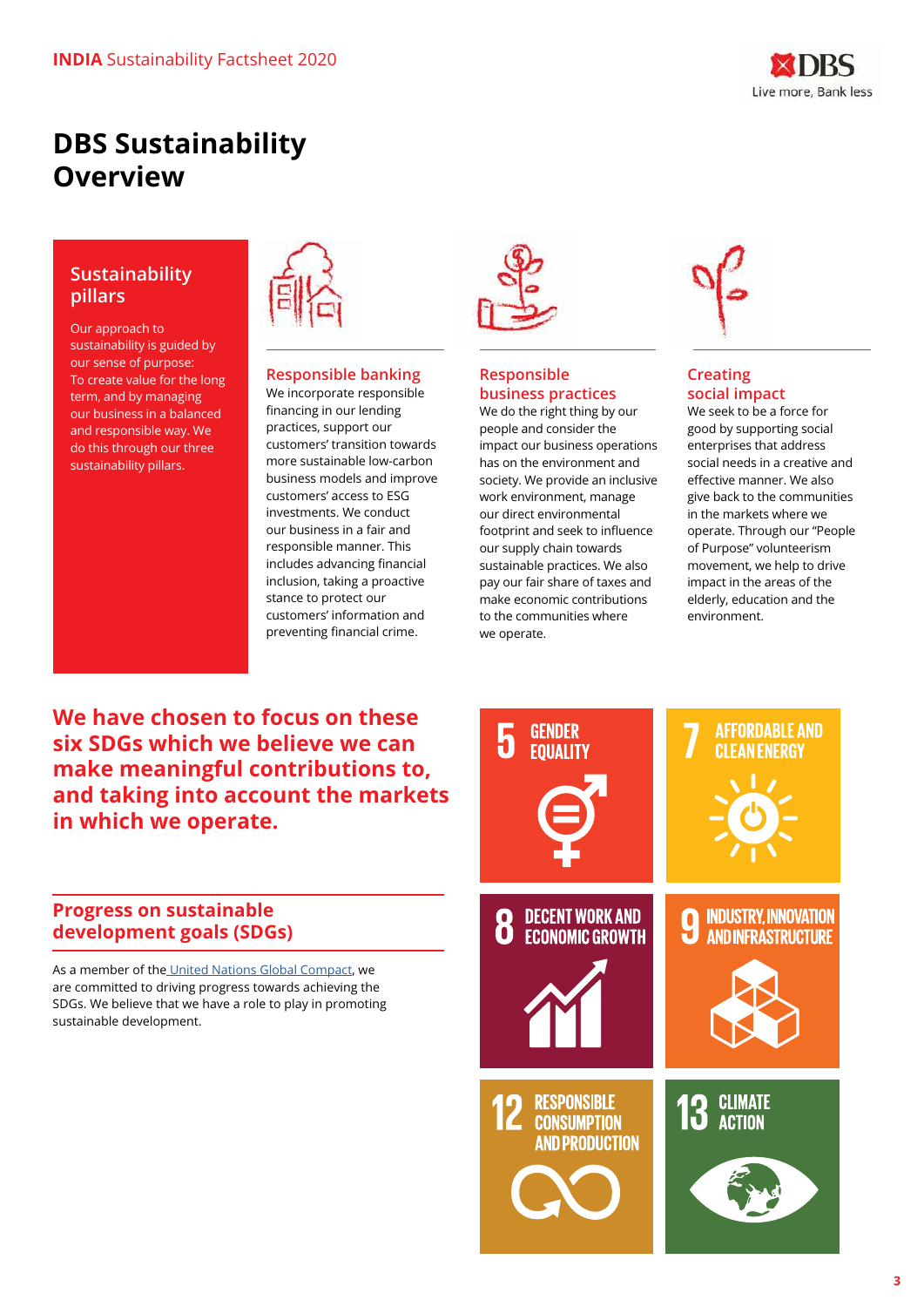

## **Pillar 1: Responsible banking**

#### **Inditex Partnership**

DBS Bank India Limited (DBIL) partnered with one of the largest global apparel retailer brands, Inditex, to assist them in structuring their 'Organic Cotton Procurement Financing Pilot Programme', especially in the provision of financing to Farmer Producer Organisations (FPOs) through a partner financial institution with a local reach. These FPOs are largely comprised of smallholder women farmers. Under the pilot programme, DBIL arranges financing for the FPOs to procure organic cotton from the farmers, in a timely fashion. This provides farmers greater visibility of their cashflow, empowering them to better plan their business needs and in turn, grow their sustainable farming operations.

Transparency is also another benefit of the pilot programme as it eliminates the middlemen in the organic cotton supply chain. The pilot programme, combined with other tracking mechanisms, enables cotton spinners in its ecosystem to trace the source of the cotton directly and ascertain if the farming was done sustainably, allowing farmers to secure a higher premium for their organically harvested produce vis-à-vis traditionally farmed non-organic cotton.

#### **Swani Spices**

Established in 1864, Swani Spices' mission is to create a customercentric, environmentally friendly, and sustainable enterprise that delivers value throughout the supply chain. Keeping with this vision, their backward integration programme, with the involvement of farmers, and other such processes are all Rainforest Alliance certified for Sustainable Agriculture and independently Organic Certified. The company started an initiative with the 'Land to Lab' concept to bridge the gap between rural agriculture, technology, and agricultural science back in 2006.

A client of DBS Bank India, Swani Spices has taken various steps to contribute sustainable food production, ensuring minimal to no wastage along the way. These steps include initiating sustainable farming across Maharashtra, Madhya Pradesh, Himachal, Uttrakhand, Punjab, Rajasthan etc. This is in addition to composting and water conservation that help improve livelihoods of more than 3,000 farmers.

One of their initiatives to enhance yields was the soil testing and re-enrichment programme called "Samriddhi", which translates to "Prosper" in Sanskrit. Using their soil analysis reports, Swani helped farmers rebalance nutrients in the soil with the help of customised ingredients. Such programmes also ensure nitrogen from the natural elements are absorbed in the soil and not released into the atmosphere, contributing positively to a sustainable environment.

#### **HiMedia Laboratories**

HiMedia Laboratories Pvt Ltd, owned by the Warke family in Mumbai, manufactures culture media for microbiology and has over the years created a rich portfolio of consistently high-quality products. In March 2020, when the pandemic first broke out, the company started manufacturing Covid-19 test kits. The aluminium swab used in the Covid-19 test kits is imported by Hi Media Labs from the USA and China. Wherever possible, the company uses DBS Bank's facilities for imports of aluminium swabs.

In 2020, DBS Bank India funded capital expenditure in the existing manufacturing plants of HiMedia Laboratories through an External Commercial Borrowing of SGD 4.4 million, to increase their manufacturing capacity. The company envisages a 15% increase in their top line by incurring this capital expenditure. The company started manufacturing test kits in March 2020 and have since upscaled manufacturing.

#### **CLP Windfarms**

CLP Wind Farms (India) Private Limited, a subsidiary of CLP India Private Limited (CLP India), has raised INR 2.969 billion through the issuance of rated, secured, unlisted, redeemable and nonconvertible debentures. Standard Chartered Bank and DBS Bank are the arrangers for the bond issuance for a tenure of two to three years. The move will help CLP India, one of the largest foreign investors in the Indian power sector, sustain the expansion of its renewable energy portfolio in alignment with the company's vision to invest in low carbon footprint businesses.

India Ratings and Research Private Limited has assigned a rating of AA to the bonds. Instruments with this rating are considered to have a high degree of safety regarding timely servicing of financial obligations and very low credit risk. The yearly-coupon bonds will be issued in two tranches – INR 1.969 billion and INR 1 billion. The proceeds from these bonds will be utilised to refinance loans used for wind energy projects.

### **Pillar 2:** Responsible business practices

- 1. Solar capacity was installed at DBS Hyderabad with a proposed annual capacity generation of 27,200 KWh. Annual consumption at DBS Hyderabad is 42,000 KWh, resulting in projected savings of 60% annually
- 2. Earth Hour activities were initiated on a daily basis between 12.30pm to 2.00pm across all DBIL branches and offices. For instance, passage and common area lights were switched off during the this period
- 3. Server and Hub room air-conditioning temperatures were increased to 24°C to ensure optimum utilisation
- 4. Lighting usage reduced in Hub room and server room
- 5. Pedestal fans usage were given more priority on weekends instead of air-conditioners
- 6. Branch cleaning lighting was optimised by housekeeping teams, who would switch on lights only where the cleaning is carried out, as opposed to all lights at branches
- 7. Branch outdoor signage lighting timers were worked out based on outdoor day light and climate conditions
- 8. A total of 478 new LEDs replaced traditional compact fluorescent lights (CFLs) across six branch locations – Bengaluru, Salem, Surat, Nashik, Kolhapur and Moradabad

#### **Sustainability Data**

Sustainability indicators and the formulation of sustainability measures are necessary to help DBS deliver our sustainability strategy in accordance with the Global Reporting Initiative (GRI) Standards and the G4 Financial Services sector disclosures by the GRI Global Sustainability Standards Board. The table below accounts for information on India, while group-level information can be found within our **DBS** Sustainability Report 2020.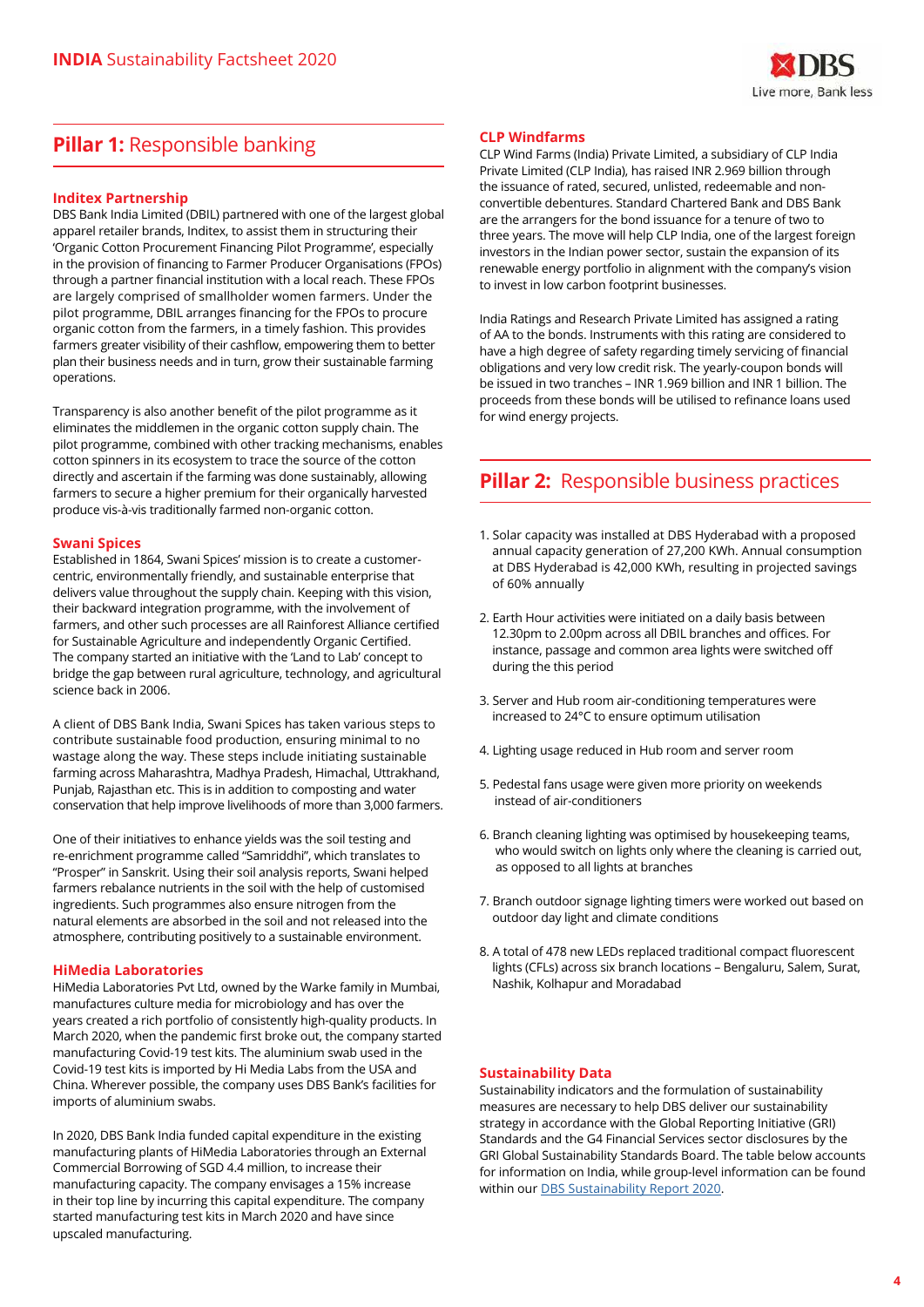| Key statistics - India                                            | 2020      |
|-------------------------------------------------------------------|-----------|
| Total energy consumption <sup>1</sup> (MWh)                       | 6.419     |
| Total emissions from electricity consumption (tCO <sub>3</sub> e) | 6.660     |
| Total water consumption <sup>2</sup> (m <sup>3</sup> )            | 20.285    |
| Total waste generated <sup>3</sup> (tonnes)                       | 24.8      |
| Headcount (Male: Female)                                          | 1.343:494 |
| Voluntary attrition rate (%)                                      | 7.9       |

<sup>1</sup>Energy consumption is defined as purchased electricity, purchased chilled water cooling to buildings, and outsourced data centres, where available.

<sup>2</sup> All water consumption reported is considered freshwater according to GRI 303.

<sup>3</sup> Total waste generated included those composted, recycled, incinerated, and landfilled.

# **Pillar 3: Creating social impact**

As the pandemic hit the country in 2020, DBS India was quick to respond to the situation and play its role in supporting communities through various on-ground initiatives that provided immediate relief and extended support to those impacted.

As part of its sustainability programme, DBS has been championing social entrepreneurs to promote sustainable and scalable marketbased solutions that address critical challenges and social needs. Through the Towards Zero Food Waste programme, DBS is focused on increasing productivity, minimising wastage, facilitating access and contributing to food security.

To support communities during the pandemic, the DBS Stronger Together Fund was created to support multiple community initiatives in the following areas:

- Immediate relief providing access to food and healthcare
- Long term relief supporting livelihoods
- Supporting social entrepreneurship facilitating special grant to social enterprises

The DBS Stronger Together Fund was created with additional allocations without affecting other DBS corporate responsibility programmes.

### **Immediate Relief Support**

As the nation went into lockdown in March 2020 in the backdrop of the pandemic, DBS Bank India was quick to respond to the need for on-ground relief and support.

#### **Food**

DBS partnered with eight NGOs who were engaged in providing food and hygiene kits to communities in different parts of the county. As part of the initiative, communities were provided fresh meals and kits with food supplies.

Majority of the beneficiaries were migrant labourers and daily wage earners, whose jobs were impacted due to the lockdown. In some areas, DBS supported the distribution of food relief kits especially for the elderly who did not have help at home. During the month of Ramzan, DBS partnered with Pratham to distribute special kits for families who observed a fast during this period.

The bank also partnered with Akshaya Patra Foundation, Goonj, Pratham, St. Jude Childcare Centres, Roti Bank, Ola Foundation, KVN Foundation and United Way of Mumbai. Additionally, DBS customers and staff members had contributed towards the food distribution initiative – all contributions from customers and staff members were double-matched by DBS.

#### **Highlights/ Outcomes**

• Over 2 million meals distributed

• Locations – Assam, Delhi NCR, Gujarat, Maharashtra, Rajasthan, Tamil Nadu, Telangana, West Bengal etc.

#### **Healthcare**

DBS extended its support to provide healthcare capacity enhancement to government hospitals in Pune. Under this initiative, DBS partnered with UNICEF to provide critical supplies including oxygen, personal protective equipment (PPE) kits and sponsored Covid-19 tests for the underprivileged in partnership with Metropolis Laboratories in Mumbai.

#### **Highlights**

DBS joined hands with UNICEF and Pune Municipality as part of a public-private partnership initiative, with the objective to provide critical equipment, support in systems and infrastructure upgradation at 21 medical facilities in Pune, Maharashtra.

Additionally, DBS also provided free Covid-19 tests to people from underprivileged backgrounds in partnership with Metropolis Labs in Mumbai.

| <b>Item</b>      | <b>Details</b>                                                                                 | <b>Beneficiaries/Locations</b>                                                                                                              |
|------------------|------------------------------------------------------------------------------------------------|---------------------------------------------------------------------------------------------------------------------------------------------|
| Medical supplies | • Oxygen supply<br>. Hand sanitisers<br>$\cdot$ PPF                                            | • Oxygen supply for 2,600 patients at<br>13 hospitals in Pune<br>· Other supplies - Pune & Mumbai                                           |
| System upgrades  | • WASH system<br>· Biomedical waste management<br>system<br>· Training of healthcare personnel | • Pune, Maharashtra<br>- 13 hospitals<br>- 8 dispensaries<br>- 289 healthcare personnel trained                                             |
| Medical tests    | . 2.000 Covid-19 tests                                                                         | • Police personnel<br>· Senior citizens at old-age facilities<br>· People from underprivileged<br>sectors of society<br>• Location – Mumbai |

#### **Supporting Livelihoods**

In addition to the immediate relief support initiatives during the pandemic, DBS launched a livelihood programme in partnership with Trust for Retailers and Retail Association of India (TRRAIN) which aims to address the issue of job losses due to the pandemic. The partnership supports youths from low-income households by providing them long-term employment opportunities.

After completion of the training programme conducted through a combination of remote/online and classroom modes, candidates will receive job placements with leading retail and e-commerce brands. The programme will be conducted across the country at eight different training locations for 1,200 individuals, including half which were beneficiaries with disabilities.

| <b>Initiative</b>    | <b>Details</b>                                                                                                                                                                         |
|----------------------|----------------------------------------------------------------------------------------------------------------------------------------------------------------------------------------|
| Livelihood           | • Training and job placement for youth from low-income households<br>• Training through online and classroom modes<br>• Post training job placements with retail and e-commerce brands |
| <b>Beneficiaries</b> | .1,200 youths from low-income households<br>· Including 50% of whom were beneficiaries with disabilities                                                                               |
| Locations            | • 8 training locations - Mumbai, NCR, Kolkata, Chennai, Bengaluru,<br>Hyderabad, Chandigarh, Ahmedabad<br>· Trainees from across all states in India                                   |